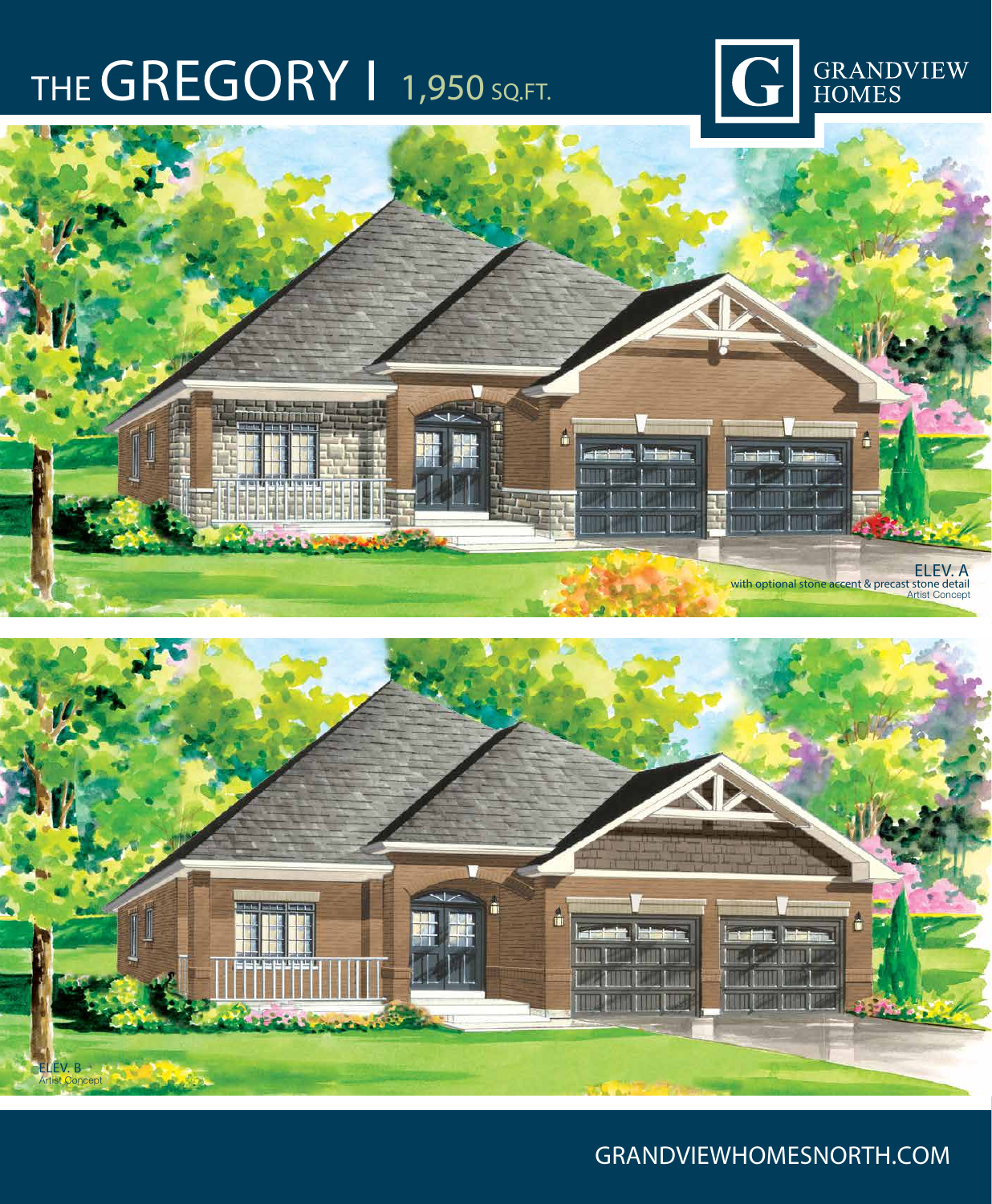ORIENTATION OF HOMES MAY BE REVERSED. STEPS AND PORCHES MAY VARY AT ANY EXTERIOR ENTRANCE WAYS DUE TO GRADING VARIANCE. ACTUAL USABLE FLOOR SPACE MAY VARY FROM THE STATED AREA. SQUARE FOOTAGE OF SOME MODELS MAY INCLUDE AREA THAT IS "OPEN TO BELOW". ALL RENDERINGS ARE ARTIST'S CONCEPT. SPECIFICATIONS AND ARCHITECTURAL DETAILING SUBJECT TO MINOR MODIFICATIONS.SOME FEATURES SHOWN MAY BE OPTIONAL.E.&O.E.







## THE GREGORY | 1,950 SQ.FT.